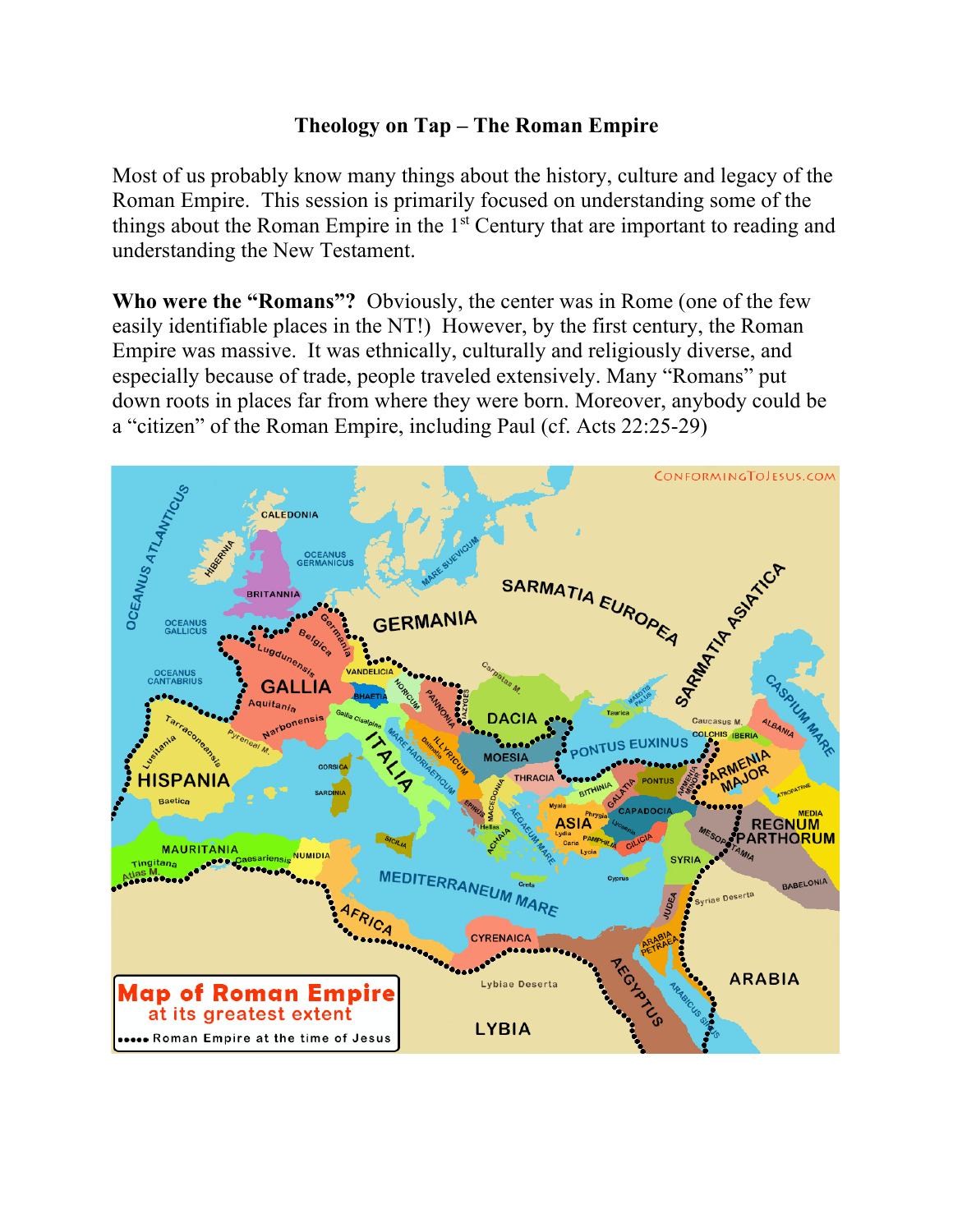**Rome, Inc.** – popular movies portray the military aspects of the Roman Empire, but the primary purpose of the military was to expand the market and keep the trade routes open. Most Roman provinces were run by civilian (often puppet) governments, rather than direct martial law. This was the way it was in Judea at the time of Jesus' birth. However, around 15 AD, Judea was placed under direct military rule, with a Roman military governor, because of difficulties in maintaining order and trade.)

**Language and literacy** – Because of the Dark Ages, modern people in the West often assume that widespread literacy is a modern thing (and also in the US, we usually think only highly educated people can speak more than one language.) However, while everybody didn't read and write in the first century, there's evidence that a large number of regular people could read and write (otherwise, there's no rationale for the sign on the Cross being in three languages – cf. John 19:19-20; also the Rosetta Stone); also synagogues are premised on the idea that regular people can read. Prior to the Roman conquest, most of these lands had been previously part of the Empire of Alexander the Great. Therefore, Greek had become the international language, which many people spoke in addition to their native language. This is why the entire NT is written in Greek, even when documents are written by and for Jews.

**Slavery in the Roman Empire** – Slavery in the Graeco-Roman world was cruel and dehumanizing, as slavery always is. Slaves could simply be executed on a whim, and when slaves revolted there could be mass executions (after Spartacus' slave revolt of 73 BC, 6000 slaves were crucified, lining the road to Rome.) However, especially for American readers of the NT, it's important to understand differences between American slavery and slavery in the Roman Empire. There are four major things to know:

- Slavery was not racial or class-based anybody could end up a slave, usually by losing a war (or rebellion) or by owing a debt.
- While many slaves were simply used as cannon fodder, many were highly skilled and educated, and kept as slaves for that very reason (this is important in understanding the upcoming parable of the talents…)
- Slavery could be for life, but it was NOT hereditary if you were a slave, everything you "owned" became the property of your master. However,